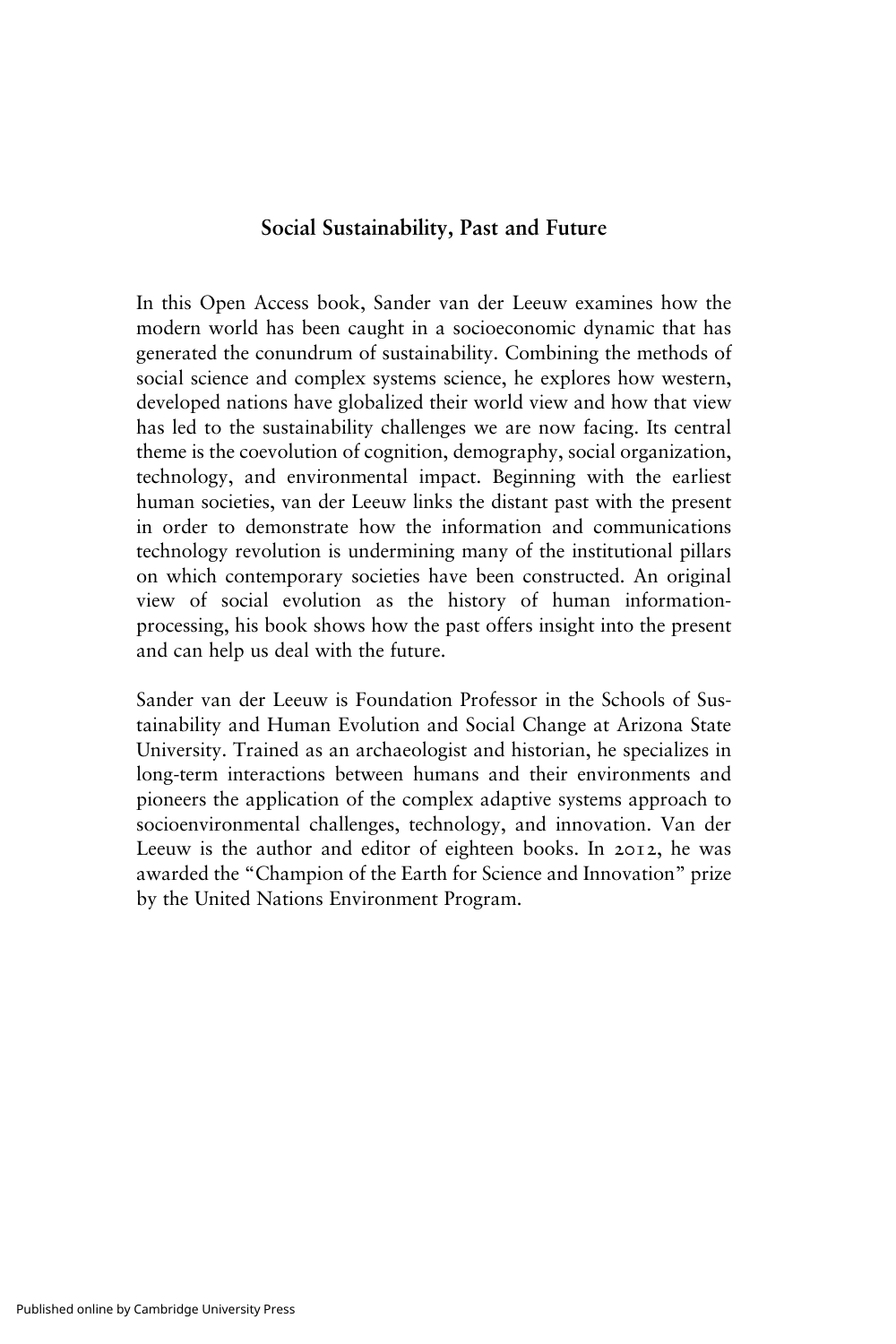#### NEW DIRECTIONS IN SUSTAINABILITY AND SOCIETY

#### Series Editors

JONI ADAMSON Arizona State University SHAUNA BURNSILVER Arizona State University

#### Editorial Board

CHRISTOPHER BOONE Arizona State University KATRINA BROWN University of Exeter GIOVANNA DI CHIRO Swarthmore College WILLIAM A. GLEASON Princeton University DAVID N. PELLOW University of California, Santa Barbaba STEPHANIE PINCETI University of California, Los Angeles

VERNON SCARBOROUGH University of Cincinnati JULIE SZE University of California, Davis CHRISTINE SZUTER Amerind Foundation SANDER VAN DER LEEUW Arizona State University KYLE POWYS WHYTE Michigan State University RICHARD WILK Indiana University NORMAN YOFFEE University of Michigan

Published in conjunction with the School of Sustainability at Arizona State University and The Amerind Museum and Research Center in Dragoon, Arizona, New Directions in Sustainability and Society features a program of books that focus on designing a resilient and sustainable future through a rich understanding of past and present social and ecological dynamics. Collectively, they demonstrate that sustainability research requires engagement with a range of fields spanning the social and natural sciences, humanities, and applied sciences. Books in the series show that a successful transition to a sustainable future will depend on the ability to apply lessons from past societies and link local action to global processes.

For more information about the series, please visit [http://newdirections.asu.edu/.](http://newdirections.asu.edu/)

#### Titles in the Series

Sustainability in the Global City edited by Cindy Isenhour, Gary McDonogh, Melissa Checker.

The Give and Take of Sustainability edited by Michelle Hegmon.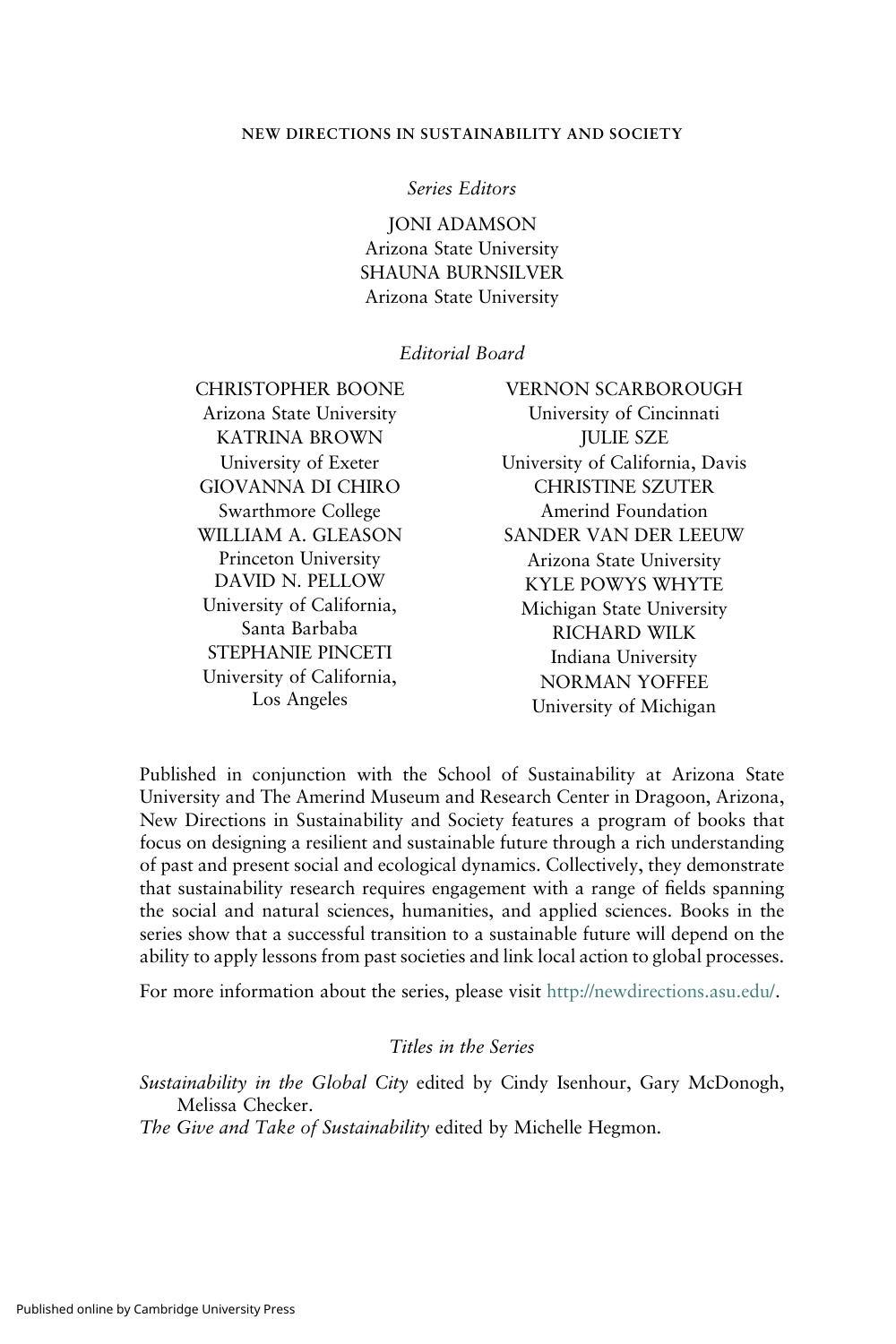## Social Sustainability, Past and Future

Undoing Unintended Consequences for the Earth's Survival

SANDER VAN DER LEEUW

Arizona State University and Santa Fe Institute